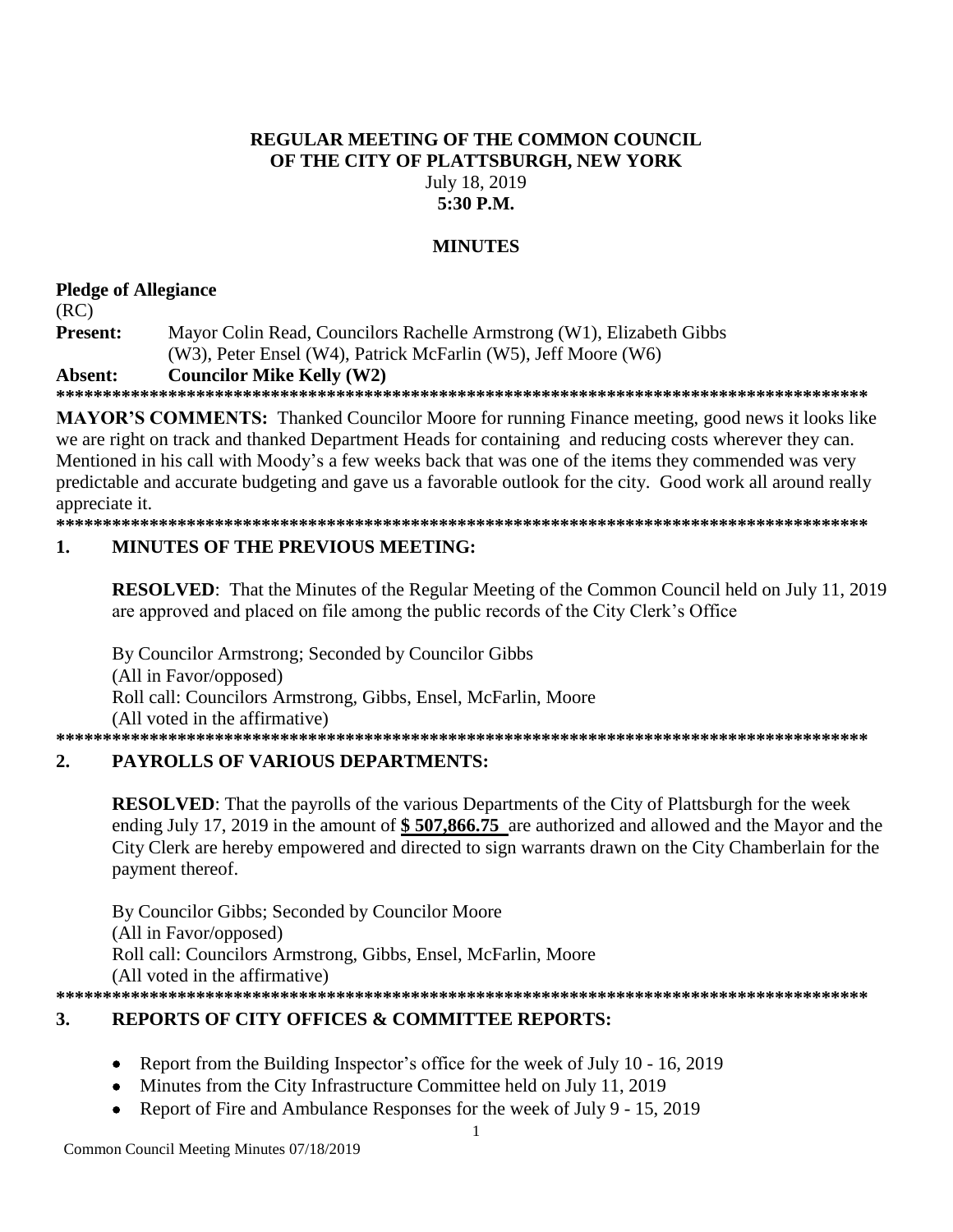# **COUNCILOR/DEPARTMENT CHAIR COMMITTEE REPORTS:**

**Governance, Strategy, and City Operations**- Chair Councilor Armstrong gave updates on Plattsburgh Sustainability Task Force. Will ask to Table Item 7D until Task Force meets next week.

**City Infrastructure** – Chair Councilor Moore mentioned crosswalks signage going up around the city. Thanked DPW for getting up so quickly.

**Finance and Budget –** Chair Councilor Kelly absent. Councilor Moore indicated met tonight City Chamberlain Marks gave year to date report.

**Public Safety** – Chair Councilor Gibbs indicated they met separately with Mayor and Chief Ritter and Chief Lawliss on budgets and meet tomorrow with them and City Chamberlain Marks.

**Plattsburgh Public Library** – Chair Councilor Ensel indicated Board meets Tuesday.

**MLD -** MLD Board President Councilor McFarlin mentioned agenda item 7A moving forward with Restore NY grant.

**RESOLVED**: That the reports as listed are hereby ordered received and any written reports are placed on file among the public records of the City Clerk's Office.

By Councilor Gibbs; Seconded by Councilor Ensel (All in Favor/opposed) Roll call: Councilors Armstrong, Gibbs, Ensel, McFarlin, Moore (All voted in the affirmative) **\*\*\*\*\*\*\*\*\*\*\*\*\*\*\*\*\*\*\*\*\*\*\*\*\*\*\*\*\*\*\*\*\*\*\*\*\*\*\*\*\*\*\*\*\*\*\*\*\*\*\*\*\*\*\*\*\*\*\*\*\*\*\*\*\*\*\*\*\*\*\*\*\*\*\*\*\*\*\*\*\*\*\*\*\*\*\* 4. CORRESPONDENCE OR RECOMMENDATIONS FROM BOARDS: None \*\*\*\*\*\*\*\*\*\*\*\*\*\*\*\*\*\*\*\*\*\*\*\*\*\*\*\*\*\*\*\*\*\*\*\*\*\*\*\*\*\*\*\*\*\*\*\*\*\*\*\*\*\*\*\*\*\*\*\*\*\*\*\*\*\*\*\*\*\*\*\*\*\*\*\*\*\*\*\*\*\*\*\*\*\*\***

# **5. AUDIT OF CLAIMS:**

**RESOLVED**: That the bills Audited by the Common Council for the week ending July 19, 2019 in the amount of **\$ 1,149,830.53** are authorized and allowed and the Mayor and City Clerk are hereby authorized and directed to sign warrants drawn on the City Chamberlain for the payment thereof.

By Councilor Ensel; Seconded by Councilor Moore (All in Favor/opposed) Roll call: Councilors Armstrong, Gibbs, Ensel, McFarlin, Moore (All voted in the affirmative) **\*\*\*\*\*\*\*\*\*\*\*\*\*\*\*\*\*\*\*\*\*\*\*\*\*\*\*\*\*\*\*\*\*\*\*\*\*\*\*\*\*\*\*\*\*\*\*\*\*\*\*\*\*\*\*\*\*\*\*\*\*\*\*\*\*\*\*\*\*\*\*\*\*\*\*\*\*\*\*\*\*\*\*\*\*\*\***

# **6. PERSONS ADDRESSING COUNCIL ON AGENDA ITEMS ONLY: None**

**\*\*\*\*\*\*\*\*\*\*\*\*\*\*\*\*\*\*\*\*\*\*\*\*\*\*\*\*\*\*\*\*\*\*\*\*\*\*\*\*\*\*\*\*\*\*\*\*\*\*\*\*\*\*\*\*\*\*\*\*\*\*\*\*\*\*\*\*\*\*\*\*\*\*\*\*\*\*\*\*\*\*\*\*\*\*\*** 

# **7. OTHER ITEMS:**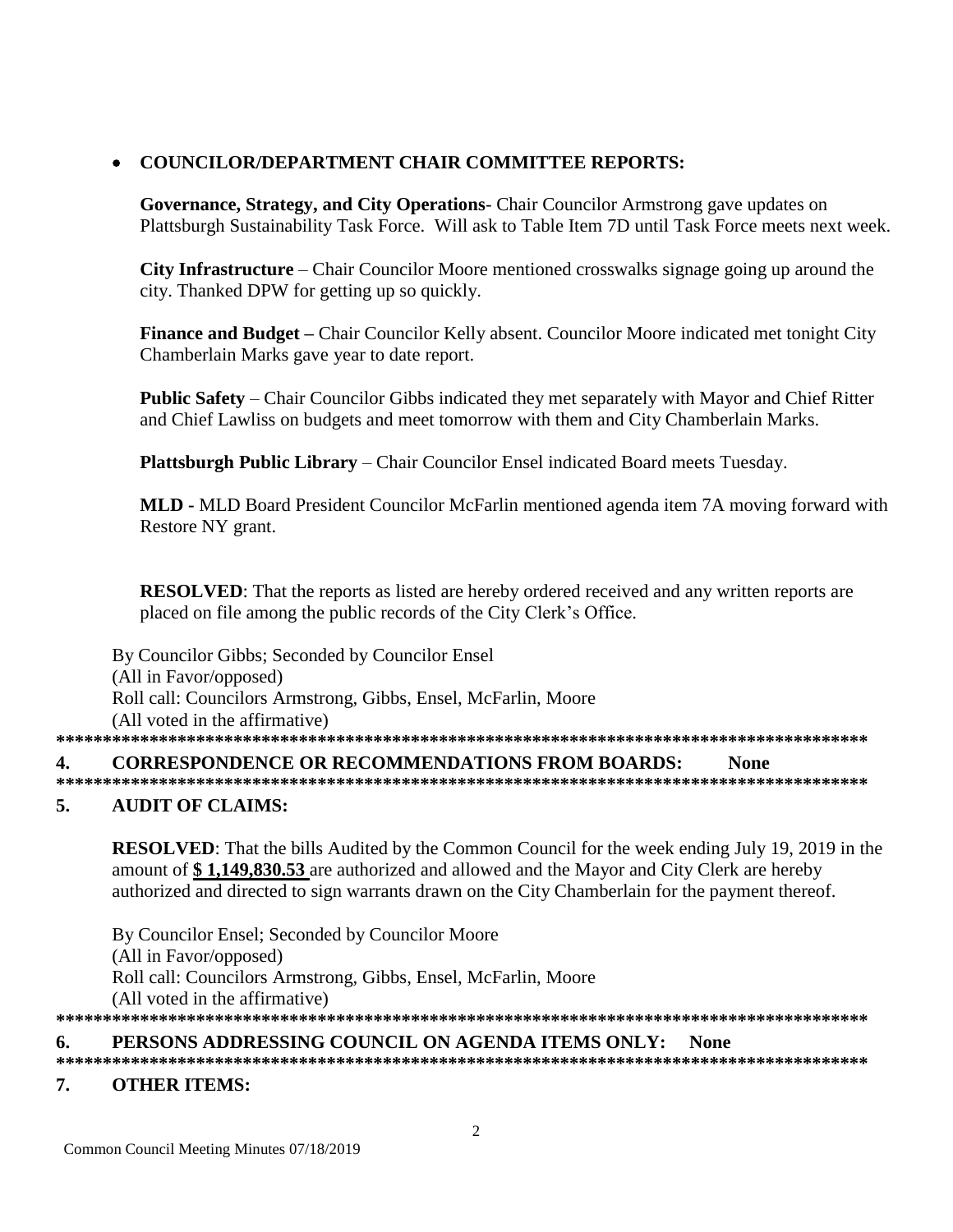**A. RESOLVED:** In accordance with the request therefore the Common Council approves that the Mayor is authorized to sign an amendment to the professional services agreement between the City of Plattsburgh and KAS, Inc. to include preparation of a bid specification and associated services for the selection of a qualified contractor for asbestos abatement and demolition of six (6) Plattsburgh Municipal Lighting Department buildings located at 32 Green Street for a cost not to exceed \$2,955.00. Payment shall be made from the General Fund.

By Councilor Armstrong; Seconded by Councilor Gibbs

Discussion:

#### **Motion to amend to:**

**RESOLVED:** In accordance with the request therefore the Common Council approves that the Mayor is authorized to sign an amendment to the professional services agreement between the City of Plattsburgh and KAS, Inc. to include preparation of a bid specification and associated services for the selection of a qualified contractor for asbestos abatement and demolition of six (6) Plattsburgh Municipal Lighting Department buildings located at 32 Green Street for a cost not to exceed \$2,955.00. Payment shall be made from the MLD Fund.

By Councilor McFarlin; Seconded by Councilor Ensel (All voted in the affirmative to amendment)

#### **Resolution as amended:**

Roll call: Councilors Armstrong, Gibbs, Ensel, McFarlin, Moore (All voted in the affirmative) **ACTION TAKEN**: Adopted Follow up Action: NONE **\*\*\*\*\*\*\*\*\*\*\*\*\*\*\*\*\*\*\*\*\*\*\*\*\*\*\*\*\*\*\*\*\*\*\*\*\*\*\*\*\*\*\*\*\*\*\*\*\*\*\*\*\*\*\*\*\*\*\*\*\*\*\*\*\*\*\*\*\*\*\*\*\*\*\*\*\*\*\*\*\*\*\*\*\*\*\*\*\***

**B. RESOLVED:** In accordance with the request therefore the Common Council authorizes entering in to a Wastewater Treatment Plant Operation Agreement with New Beginnings Mobile Home Park.

By Councilor Ensel; Seconded by Councilor McFarlin Discussion: Yes Roll call: Councilors Armstrong, Gibbs, Ensel, McFarlin, Moore (All voted in the affirmative) **ACTION TAKEN**: Adopted Follow up Action: None **\*\*\*\*\*\*\*\*\*\*\*\*\*\*\*\*\*\*\*\*\*\*\*\*\*\*\*\*\*\*\*\*\*\*\*\*\*\*\*\*\*\*\*\*\*\*\*\*\*\*\*\*\*\*\*\*\*\*\*\*\*\*\*\*\*\*\*\*\*\*\*\*\*\*\*\*\*\*\*\*\*\*\*\*\*\*\*\*\*\***

**C. RESOLVED:** In accordance with the request therefore the Common Council approves the City Chamberlain to transfer appropriations within the General Fund Budget to reclassify the costing of Data Processing Fees for Services from Contract Services and to transfer appropriations for vehicle costs to the General Fund Recreation Parks Vehicle Supplies budget from the Rec Complex Fund Admin Office Supplies expense. The effect of these transfers is to increase the General Fund Budget by \$11,890 and decrease the Rec Complex Fund budget by \$11,890.00 for 2019.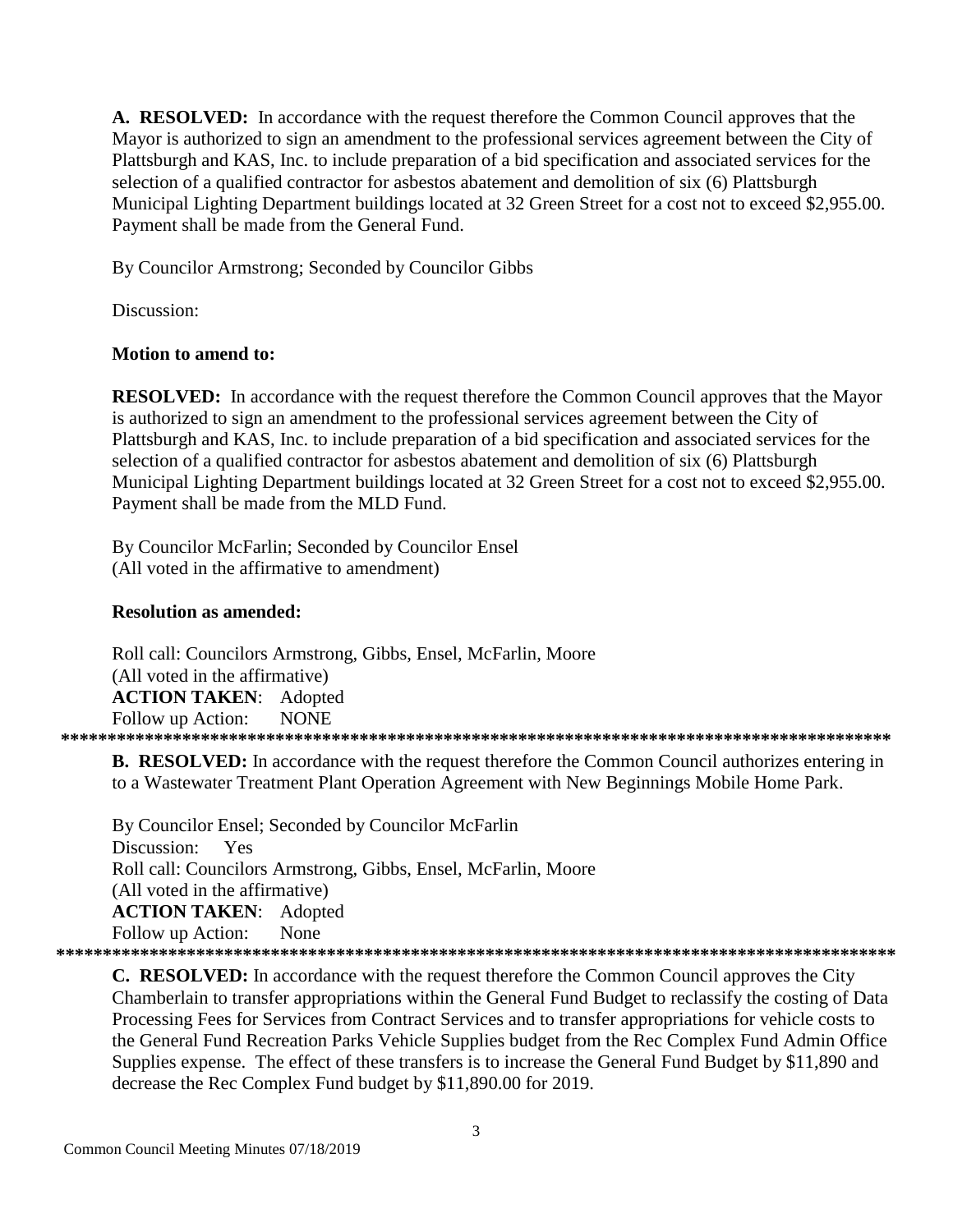By Councilor Gibbs; Seconded by Councilor Armstrong Discussion: None Roll call: Councilors Armstrong, Gibbs, Ensel, McFarlin, Moore (All voted in the affirmative) **ACTION TAKEN**: Adopted Follow up Action: None **\*\*\*\*\*\*\*\*\*\*\*\*\*\*\*\*\*\*\*\*\*\*\*\*\*\*\*\*\*\*\*\*\*\*\*\*\*\*\*\*\*\*\*\*\*\*\*\*\*\*\*\*\*\*\*\*\*\*\*\*\*\*\*\*\*\*\*\*\*\*\*\*\*\*\*\*\*\*\*\*\*\*\*\*\*\*\*\*\*\***

**D.** Whereas, the City of Plattsburgh hereby requests financial assistance from the New York State Climate Smart Communities Grant Program pursuant to Environmental Conservation Law Article 54 Title 15.

Whereas, the City of Plattsburgh certifies that it has identified and secured \$30,000 of matching funds from personnel services and in-kind volunteer time pursuant to the requirements of Environmental Conservation Law Article 54 Title 15.

Therefore, be it resolved, that the City of Plattsburgh hereby authorizes Rachelle Armstrong, an official or employee, to act on its behalf in submittal of an application through the Consolidated Funding Application for \$30,000, to be used for Climate Smart Communities Certification Actions.

#### **Motion to waive reading and move Resolution**

By Councilor McFarlin; Seconded by Councilor Gibbs (All voted in favor of waiving reading and move Resolution) Discussion:

Councilor Armstrong asked to Table until after the Plattsburgh Sustainability Task Force meets next week and need to change the resolution.

#### **Motion to amend and Table resolution:**

Whereas, the City of Plattsburgh hereby requests financial assistance from the New York State Climate Smart Communities Grant Program pursuant to Environmental Conservation Law Article 54 Title 15.

Whereas, the City of Plattsburgh certifies that it has identified and secured \$30,000 of matching funds from personnel services and in-kind volunteer time pursuant to the requirements of Environmental Conservation Law Article 54 Title 15.

Therefore, be it resolved, that the City of Plattsburgh hereby authorizes Matthew Miller, an official or employee, to act on its behalf in submittal of an application through the Consolidated Funding Application for \$30,000, to be used for Climate Smart Communities Certification Actions.

By Councilor Armstrong; Seconded by Councilor Ensel

Roll call: Councilors Armstrong, Gibbs, Ensel, McFarlin, Moore (All voted in the affirmative) **ACTION TAKEN**: Tabled Follow up Action: None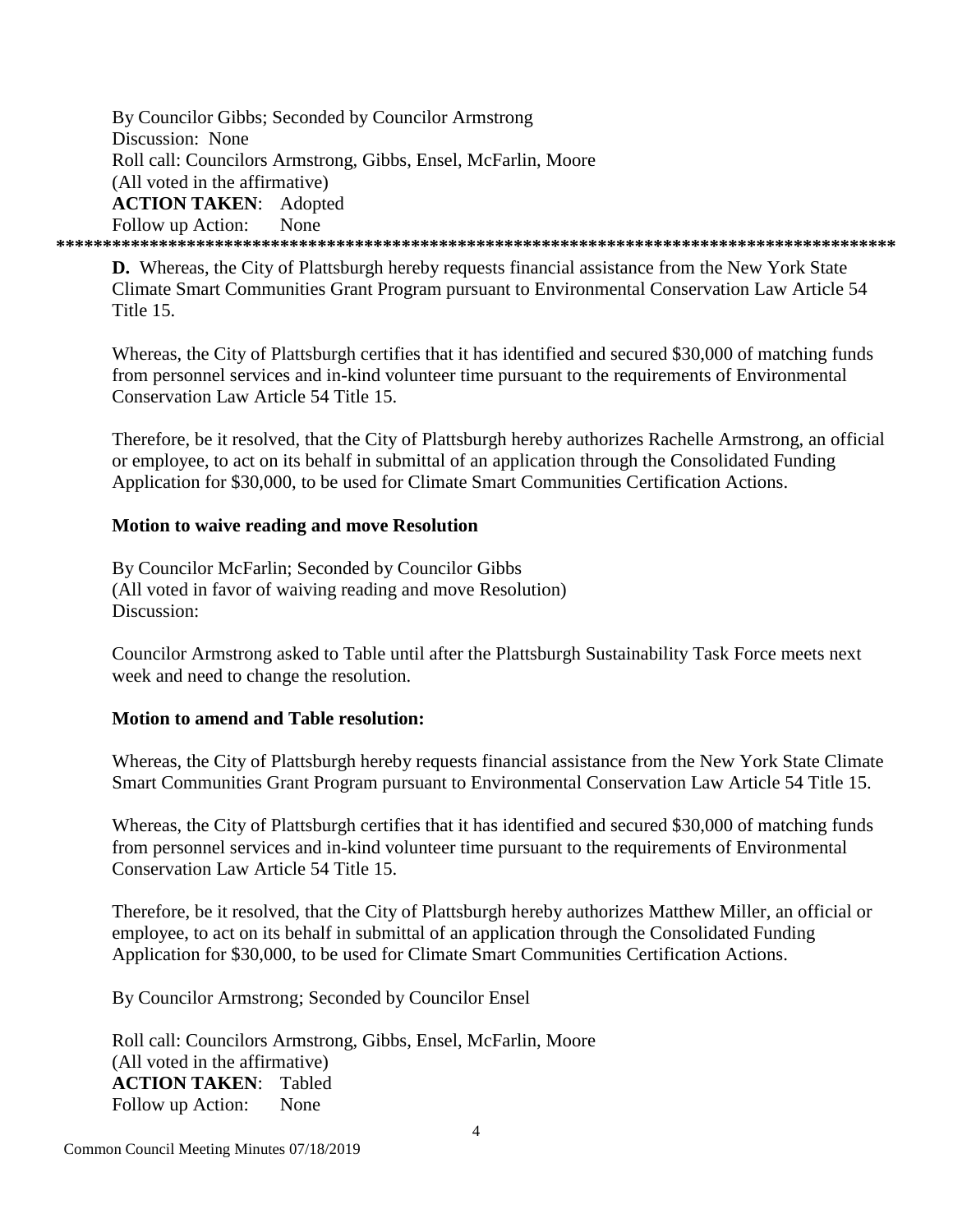#### **\*\*\*\*\*\*\*\*\*\*\*\*\*\*\*\*\*\*\*\*\*\*\*\*\*\*\*\*\*\*\*\*\*\*\*\*\*\*\*\*\*\*\*\*\*\*\*\*\*\*\*\*\*\*\*\*\*\*\*\*\*\*\*\*\*\*\*\*\*\*\*\*\*\*\*\*\*\*\*\*\*\*\*\*\*\*\*\*\*\***

**E. RESOLVED:** In accordance with the request therefore the Common Council approves the following replacement appointment to the Climate Smart Community Coalition Sustainability Task Force:

f) Lauren Eastwood (Climate Smart Coalition)

The Task Force members shall now be as follows:

a) Councilor Rachelle Armstrong (Coordinator)

b) Joel Chase (MLD)

c) James Welch (Building Inspector's Office)

d) Ethan Vinson (Community Development)

e) Scott Buffett (College and Industry)

f) Lauren Eastwood (Climate Smart Coalition)

g) Wouter Rietsema (Non-Profit)

#### **Motion to waive reading and move Resolution**

By Councilor McFarlin; Seconded by Councilor Gibbs (All voted in favor of waiving reading and move Resolution) Discussion: Yes Roll call: Councilors Armstrong, Gibbs, Ensel, McFarlin, Moore (All voted in the affirmative) **ACTION TAKEN**: Adopted Follow up Action: None **\*\*\*\*\*\*\*\*\*\*\*\*\*\*\*\*\*\*\*\*\*\*\*\*\*\*\*\*\*\*\*\*\*\*\*\*\*\*\*\*\*\*\*\*\*\*\*\*\*\*\*\*\*\*\*\*\*\*\*\*\*\*\*\*\*\*\*\*\*\*\*\*\*\*\*\*\*\*\*\*\*\*\*\*\*\*\*\*\*\***

**F. RESOLVED:** In accordance with the request therefore the Common Council authorizes the Mayor to sign a consulting contract in an amount not to exceed \$4,075.00 with Robert M. Sutherland P.C. for surveying services for certain lands known as Clinton County Tax Parcel: 207.20-7-15, Durkee Street, City of Plattsburgh. The cost of these services will be expensed out of the Community Development budget.

By Councilor Gibbs; Seconded by Councilor Ensel Discussion Yes: Roll call: Councilors Armstrong, Gibbs, Ensel, McFarlin, Moore (All voted in the affirmative) **ACTION TAKEN**: Adopted Follow up Action: None **\*\*\*\*\*\*\*\*\*\*\*\*\*\*\*\*\*\*\*\*\*\*\*\*\*\*\*\*\*\*\*\*\*\*\*\*\*\*\*\*\*\*\*\*\*\*\*\*\*\*\*\*\*\*\*\*\*\*\*\*\*\*\*\*\*\*\*\*\*\*\*\*\*\*\*\*\*\*\*\*\*\*\*\*\*\*\*\*\*\* 8. TRAVEL REQUEST: None \*\*\*\*\*\*\*\*\*\*\*\*\*\*\*\*\*\*\*\*\*\*\*\*\*\*\*\*\*\*\*\*\*\*\*\*\*\*\*\*\*\*\*\*\*\*\*\*\*\*\*\*\*\*\*\*\*\*\*\*\*\*\*\*\*\*\*\*\*\*\*\*\*\*\*\*\*\*\*\*\*\*\*\*\*\*\*\*\*\***

#### **9. RESOLUTIONS FOR INITIAL CONSIDERATION: None**

**\*\*\*\*\*\*\*\*\*\*\*\*\*\*\*\*\*\*\*\*\*\*\*\*\*\*\*\*\*\*\*\*\*\*\*\*\*\*\*\*\*\*\*\*\*\*\*\*\*\*\*\*\*\*\*\*\*\*\*\*\*\*\*\*\*\*\*\*\*\*\*\*\*\*\*\*\*\*\*\*\*\*\*\*\*\*\*\*\*\***

# **10. NEW BUSINESS AND COUNCILOR REPORTS:**

**Councilor Ensel** mentioned concerns constituent had about cars in Penfield Park going too fast, parking the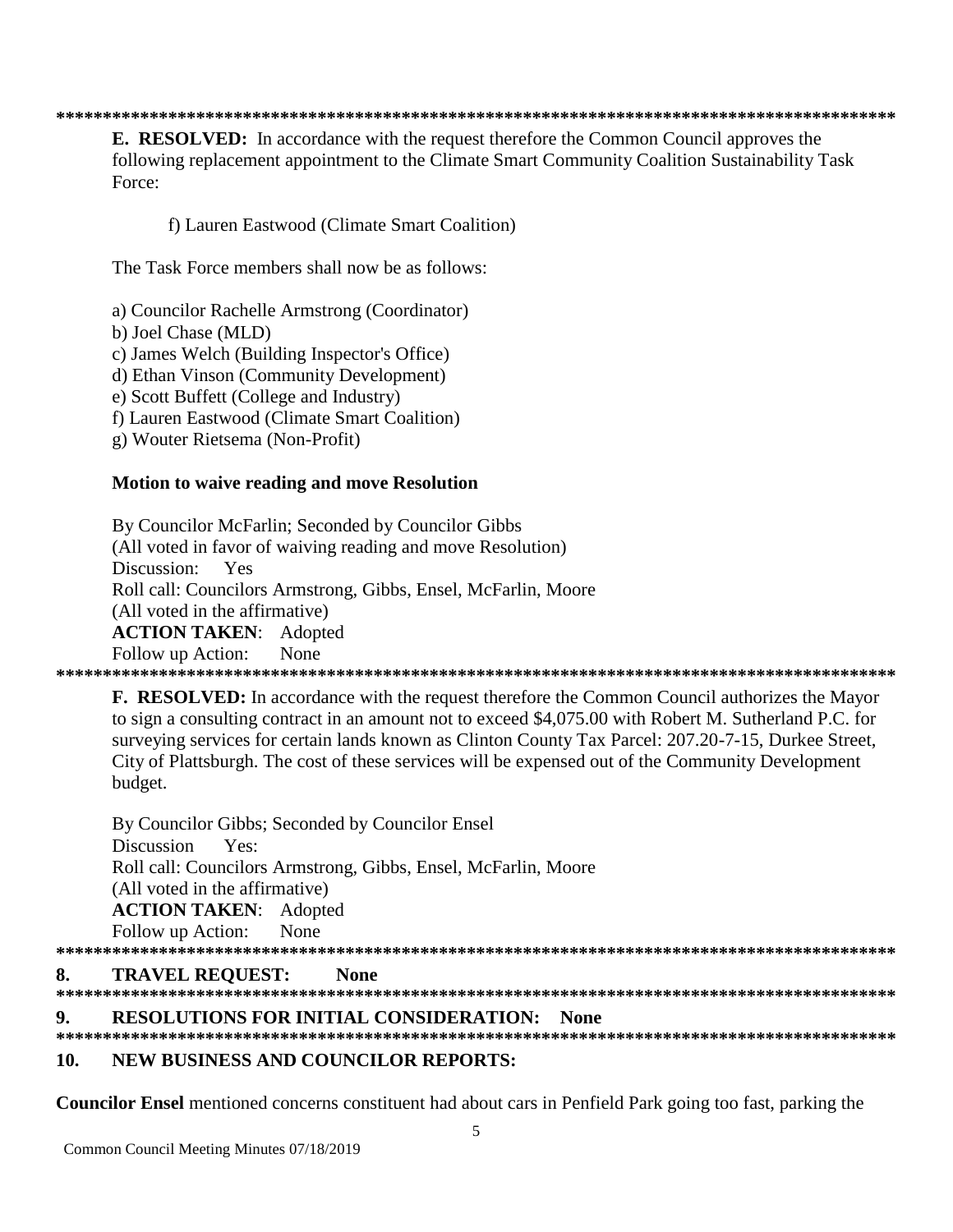park not just dropping off and picking up.

**Mayor Read** indicated he will review with Chief.

**Councilor Gibbs** spoke about touring more downtown businesses. Also, possibly having One Work Source and other agencies do presentations.

# **\*\*\*\*\*\*\*\*\*\*\*\*\*\*\*\*\*\*\*\*\*\*\*\*\*\*\*\*\*\*\*\*\*\*\*\*\*\*\*\*\*\*\*\*\*\*\*\*\*\*\*\*\*\*\*\*\*\*\*\*\*\*\*\*\*\*\*\*\*\*\*\*\*\*\*\*\*\*\*\*\*\*\*\*\*\*\***

#### **11. CLOSING PUBLIC COMMENTS ON ANY TOPIC:**

**Joan Janson** spoke about new development on Durkee Street and asked if City can ask developer to install air conditioning so people don't have unsightly air conditioners in windows.

**Mayor Read** mentioned he is a proponent of heat pumps which provide air conditioning in summer.

**Tim Palkovic** resident of the city, spoke about DRI Grant, Farmers Market Building being demolished and asked Council to reconsider the whole Prime project.

**Laura Palkovic** of Champlain Street, concerned about possible plan for diagonal parking on some streets, what will have to be done and concerned about removal of trees and concerned about the environment.

**Mayor Read** spoke about the last plan had no diagonal parking proposed of Brinkerhoff and Court Street. If diagonal parking would be adequate on Durkee Street there would be a traffic analysis done by engineers to explore that.

**Councilor McFarlin** mentioned two Plattsburgh Parking Advisory Committee meetings ago the committee decided what options to send to the Council to pursue as far as replacement parking options. The decision was not to change any streets except Durkee Street was sent up with either going one way with diagonal parking or going two ways with parallel parking.

**Amber Dejardins** concerned about encountering a broken sidewalk on Brinkerhoff in city and damaging wheelchair asked what City is doing about sidewalks.

**Mayor Read** indicated crews are doing various sidewalk repairs, Durkee Street will be remedied with work that is being contemplated and are looking at possibly trying to put some work on Margaret Street in the capital plan as well

**Councilor Armstrong** asked speaker if it was in front of Presbyterian Church.

**Amber Dejardins** indicated no it was closer to SUNY campus.

**Unidentified speaker** asked if in this hot weather any inspection done for cryptocurrency miners to make sure they are in compliance.

**Mayor Read** will ask Building Inspector to go tomorrow with noise meter since very hot.

**\*\*\*\*\*\*\*\*\*\*\*\*\*\*\*\*\*\*\*\*\*\*\*\*\*\*\*\*\*\*\*\*\*\*\*\*\*\*\*\*\*\*\*\*\*\*\*\*\*\*\*\*\*\*\*\*\*\*\*\*\*\*\*\*\*\*\*\*\*\*\*\*\*\*\*\*\*\*\*\*\*\*\*\*\*\*\*\***